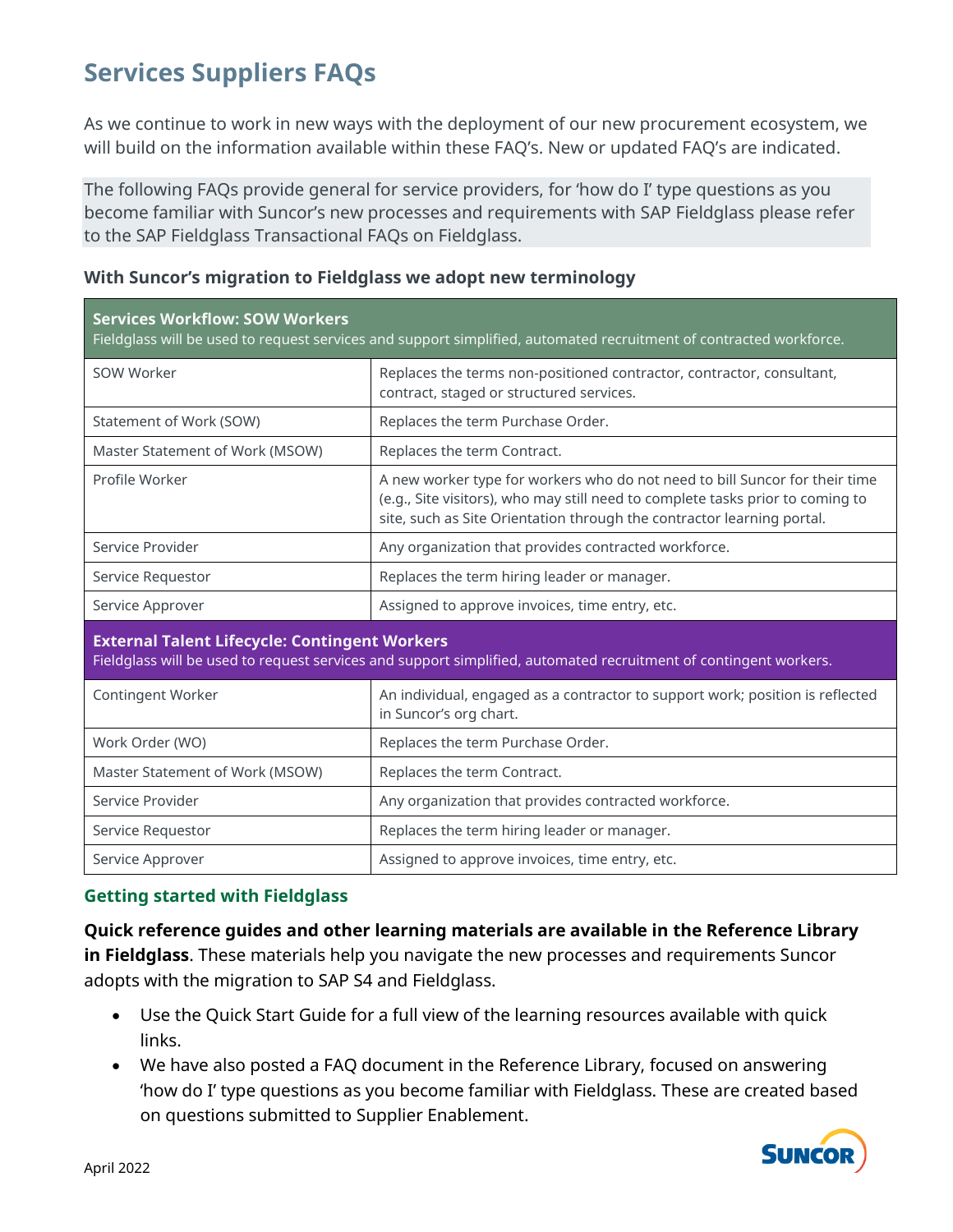# **Services Suppliers FAQs**

### **Why did Suncor choose SAP Fieldglass?**

Fieldglass creates value for Suncor and our supplier community by providing a standard and streamlined method of collaboration. Fieldglass will be used for the transaction management of services, automating the exchange of service commitments, worker profile details, work assignments, timesheets, and invoice documents for services procurement.

### **Is there a cost to join Fieldglass?**

There will be no cost to suppliers to transact with Suncor on Fieldglass; Suncor is sponsoring a buyer funded program.

### **Is Fieldglass the preferred method to transact services with Suncor?**

Yes, as of April 6, 2022 Fieldglass is the sole method to transact service purchases and invoices with Suncor. All service purchases and invoices will be routed through Fieldglass.

## **(Updated) Do all service providers need to use Fieldglass?**

All services provided to Suncor by Service Providers will be in Fieldglass. As of April 6, 2022, Fieldglass becomes the sole method for services such as lodging, bussing, maintenance, construction, engineering, consulting, inspection services, training, with Suncor.

## **Do service providers require both an Ariba SLP and SAP Fieldglass account?**

Service providers will require Ariba SLP and SAP Fieldglass accounts. Service providers will receive an email to complete their company's account set up for Ariba SLP or Ariba Network.

- All current (qualified) material and service suppliers were migrated by Suncor to Ariba's Supplier Lifecycle Performance (Ariba SLP) module for go-live.
- After go-live, we begin the work with all suppliers to validate registration data and complete qualification requirements in the Ariba SLP tool. These will be paced migrations completed in the months following go-live.
- Suppliers will receive an email to complete their company's account set up for Ariba SLP or Ariba Network.
- [Review the presentation](https://sustainability-prd-cdn.suncor.com/-/media/project/suncor/files/northern-lights-sustainment/ariba-sap/ariba-slp-suncor-info-session-en.pdf?la=en&modified=20220329) or [watch the recording](https://vimeo.com/691677968/0ec2f141f1) to learn how Suncor will use Ariba SLP for the qualification, pre-qualification processes. Topics covered include migration activities, data maintenance requirements and how Ariba SLP fits within Suncor's new procurement ecosystem that is enabled with Suncor's migration to SAP S4.

#### **If we use Fieldglass with other customers, do we need a new account for Suncor?** No. During the Fieldglass registration process you will have the option to link to an existing Fieldglass account or create a new account.

### **Will service providers be entering their invoices directly into Fieldglass?**

Yes, service providers will be generating their invoices electronically directly into Fieldglass. All service purchase orders, and invoice transactions become the responsibility of the supplier to submit using the Fieldglass platform.